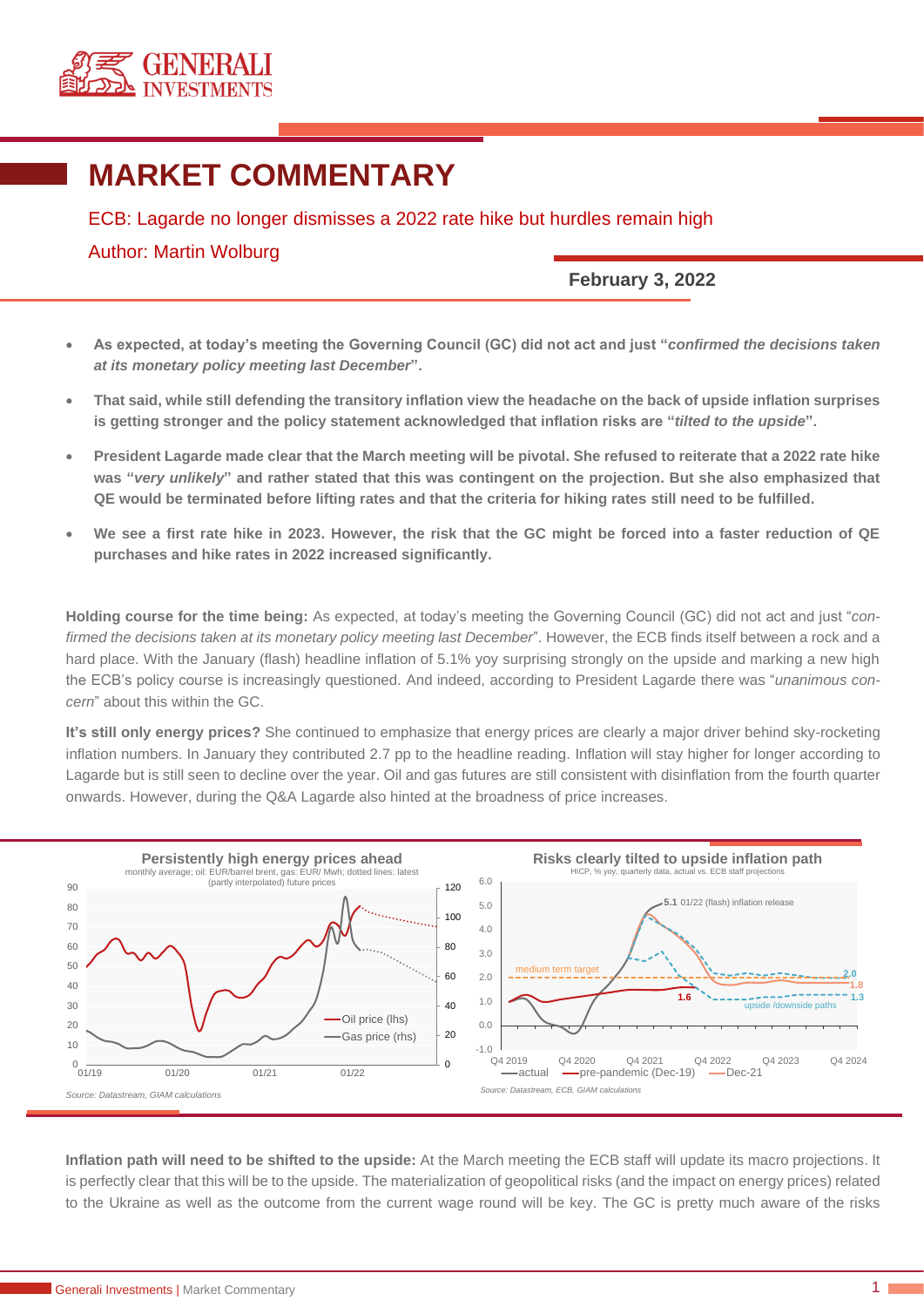stemming from the labour market. "*If price pressures feed through into higher than anticipated wage rises or the economy*  returns more quickly to full capacity, inflation could turn out to be higher." And there are indeed looming risks in some econo-mies, for instance in [Germany](https://www.generali-investments.com/fr/fr/institutional/article/ecb-case-for-policy-normalisation-gets-stronger) trade unions demand a 5% wage increase for 2022. According to Lagarde there are currently no "*significant wage increases*" yet. Stronger than anticipated wage growth would probably lift the outlook for core inflation(latest annual average are 1.9%, 1.7% and 1.8% for 2022-24) towards 2% and trigger policy action.

**Financing conditions already tighter:** That said, financing conditions have already tightened somewhat over the past months (see table below). Inflation expectations have broadly recovered towards normal and stabilized. Looking ahead, Fed policy tightening will likely contribute to further tightening of financing conditions in the euro area.



**Pivotal meeting in March and 2022 hike no longer dismissed:** The forthcoming meeting on March 10 will be pivotal. It became obvious during the press conference that the GC is becoming nervous about the inflation development. But Lagarde made clear that the situation will be highly data dependent and that within the GC there was "*determination around the table not to rush into decisions*". Clearly, the ECB's strategy demands inflation to reach its target "*well ahead of the end of its projection horizon and durably for the rest of the projection horizon*" and moreover the GC "*judges that realised progress in underlying inflation is sufficiently advanced to be consistent with inflation stabilising at two per cent over the medium term*". The bar for hiking rates hence remains high. Still it is very noteworthy that unlike to the December meeting Lagarde not longer stated that a 2022 rate hike was "*very unlikely*". Instead she pointed out that this was a conditional statement based on the macro projections.

**Risk of a 2022 rate hike increased:** The uncertainty about the ECB policy path increased after today's meeting. Inflation with energy prices and wages are key. It became very clear that for most GC members the low inflation environment is probably over. However, when it comes to policy action Lagarde pointed out that the determination was made by the GC and that there is an "*element of judgement*." We deem it more likely than not that the ECB terminates QE in December and embarks on a first rate hike in 2023. Given the more hawkish tone of today's press conference this could be in March 2023. However, in case of upside risks to inflation materialising, the GC might be forced into an earlier rate hike. Hence it would need to step up its QE reduction and probably announce it at the March meeting. In such a case we could expect QE to end by September and envisage a first rate hike by December 2022.